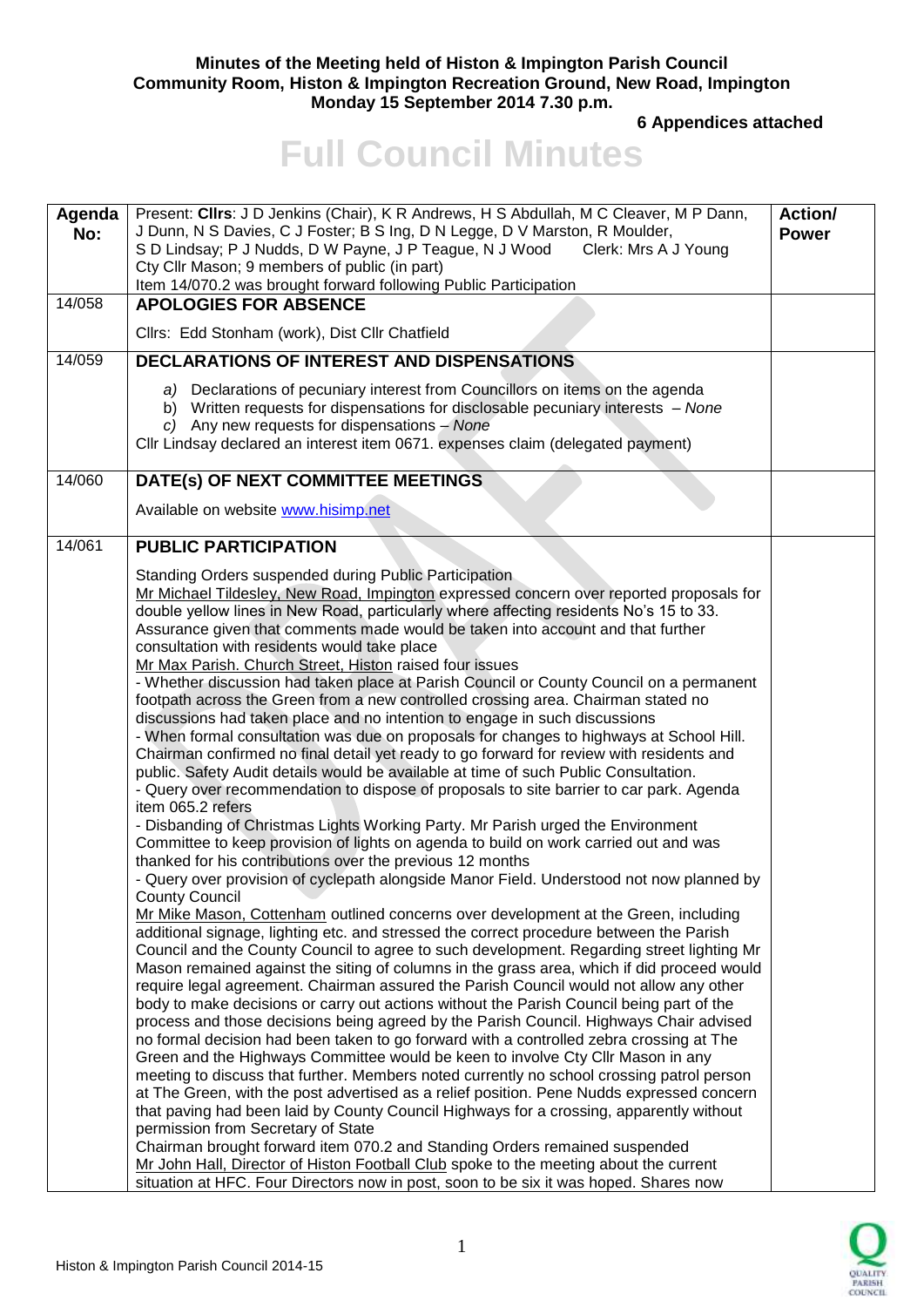|                                              | largely owned by people in the community, with a hope to be debt free by 2019. HFC<br>wished to rebuild trust in the community and now hold open monthly meetings and were<br>working closely with Histon Hornets. Mr Hall outlined current issues of concern:<br>Parking                                                                                                                                                                                                                                                                                                                                                                                                                                                                                                                                                                                                                                                                                                       |                       |  |
|----------------------------------------------|---------------------------------------------------------------------------------------------------------------------------------------------------------------------------------------------------------------------------------------------------------------------------------------------------------------------------------------------------------------------------------------------------------------------------------------------------------------------------------------------------------------------------------------------------------------------------------------------------------------------------------------------------------------------------------------------------------------------------------------------------------------------------------------------------------------------------------------------------------------------------------------------------------------------------------------------------------------------------------|-----------------------|--|
|                                              | Fence issues and attempts to change people's habits for access<br>Tree replacement proposals - SCDC fine now paid. Protected whips to be planted, mix<br>details awaited. HFC also aware of the impact of removal of trees previously alongside<br>the B1049 and Recreation Ground boundary                                                                                                                                                                                                                                                                                                                                                                                                                                                                                                                                                                                                                                                                                     |                       |  |
|                                              | The need for a properly permissioned sign at entrance $-$ for community notices as well<br>as HFC events                                                                                                                                                                                                                                                                                                                                                                                                                                                                                                                                                                                                                                                                                                                                                                                                                                                                        |                       |  |
|                                              | Possibilities of regular meeting with Parish Council. Noted Recreation Ground<br>Committee due to meet with HFC Holdings to discuss fencing, trees, car park and<br>issues surrounding The Copse area in their ownership<br>Scholar Scheme still in existence                                                                                                                                                                                                                                                                                                                                                                                                                                                                                                                                                                                                                                                                                                                   |                       |  |
|                                              | Members thanked Mr Hall and Lynn Kemp for attending and wished the club all the best in<br>the coming season. Four members of public left meeting. Standing Orders re-instated                                                                                                                                                                                                                                                                                                                                                                                                                                                                                                                                                                                                                                                                                                                                                                                                  |                       |  |
| 14/062                                       | TO APPROVE minutes of the meeting held 21 July 2014                                                                                                                                                                                                                                                                                                                                                                                                                                                                                                                                                                                                                                                                                                                                                                                                                                                                                                                             |                       |  |
|                                              | Proposed Cllr Foster, seconded Cllr Marston all in favour to accept as a true record of<br>meeting                                                                                                                                                                                                                                                                                                                                                                                                                                                                                                                                                                                                                                                                                                                                                                                                                                                                              |                       |  |
| 14/063                                       | <b>MATTERS ARISING FROM PREVIOUS MEETING</b>                                                                                                                                                                                                                                                                                                                                                                                                                                                                                                                                                                                                                                                                                                                                                                                                                                                                                                                                    |                       |  |
|                                              | Actions List and Decision Statement provided to all and accepted (Appendix 1). Noted<br>Decision Statement to be provided within a week of meeting in future and posted on-line                                                                                                                                                                                                                                                                                                                                                                                                                                                                                                                                                                                                                                                                                                                                                                                                 |                       |  |
| 14/064<br><b>CO-OPTION TO PARISH COUNCIL</b> |                                                                                                                                                                                                                                                                                                                                                                                                                                                                                                                                                                                                                                                                                                                                                                                                                                                                                                                                                                                 |                       |  |
|                                              | No application for vacancy, next agenda.<br>All agreed Kevin Andrews to move from Planning Committee (leaving 2 vacancies) to<br>Youth Committee. Cllr Stonham to stand down from Youth Committee                                                                                                                                                                                                                                                                                                                                                                                                                                                                                                                                                                                                                                                                                                                                                                               | <b>Next</b><br>agenda |  |
| 14/065                                       | <b>TO RECEIVE REPORTS</b>                                                                                                                                                                                                                                                                                                                                                                                                                                                                                                                                                                                                                                                                                                                                                                                                                                                                                                                                                       |                       |  |
| 065.1                                        | County Clirs and District Councillors Reports: County Council written report for July<br>and August accepted from Cllr Jenkins covering: Minor Highways Improvement Schemes;<br>Flood Meetings; Traffic Regulations Orders; Meetings Attended. No questions. Cty Cllr<br>Mason reported additionally on attendance at SCDC Local Plan Pre-Inquiry meeting.<br>District Council No written report. Matters raised: Dist Cllr Davies to update Cllr Nudds on<br>wildflower schemes. New dog bins poorly installed, reported to SCDC. Next District Cllr<br>Report to include update on progress with joint working with City and Hunts and impacts<br>envisaged                                                                                                                                                                                                                                                                                                                   | <b>NSD/PJN</b>        |  |
| 065.2                                        | Clerks Report (Pg 1-2 and attachment) (Appendix 2) accepted. Noted proposed Cllr<br>Legge seconded Cllr Foster<br>Virement of Fund for payment of laptop and Microsoft Office package. Finance, Legal &<br>FL&A<br>Admin Committee to agree virement source at next meeting<br><b>Committee</b><br>Data Protection Members urged to read training report and support the principles set out<br>Recommendation to cancel car park barrier installation order at accommodation cost of<br>£1283 + VAT (retaining steel used in manufacture or free delivery of barrier to site in<br>Histon. Clerks Report contained details of discussions held. Cllr Payne spoke further to the<br>recommendation. Following some discussion and clarification, proposed Cllr Teague,<br>seconded Cllr Payne all in favour and agreed to pay accommodation costs of £1,283 +<br>VAT with immediate effect and delegate to Clerk to proceed appropriately once ownership<br>of land strip proven |                       |  |
| 065.3                                        | <b>Chairman's Report (Appendix 3) accepted. Noted:</b><br>Street Lights on Green 2 final scheme choices awaited from Balfour Beatty. Clerk<br>previously delegated to progress<br>Kings Meadow Fayre. Chairman and Clerk had attended and met residents                                                                                                                                                                                                                                                                                                                                                                                                                                                                                                                                                                                                                                                                                                                         |                       |  |
| 065.4                                        | <b>Other Committee Chair Reports/Items for Decision None</b>                                                                                                                                                                                                                                                                                                                                                                                                                                                                                                                                                                                                                                                                                                                                                                                                                                                                                                                    |                       |  |
|                                              | Community Park Project next meeting due 17 September<br>Kings Meadow Committee next meeting due 1 October                                                                                                                                                                                                                                                                                                                                                                                                                                                                                                                                                                                                                                                                                                                                                                                                                                                                       |                       |  |
|                                              | <b>Employment Committee next meeting due 2 October</b>                                                                                                                                                                                                                                                                                                                                                                                                                                                                                                                                                                                                                                                                                                                                                                                                                                                                                                                          |                       |  |

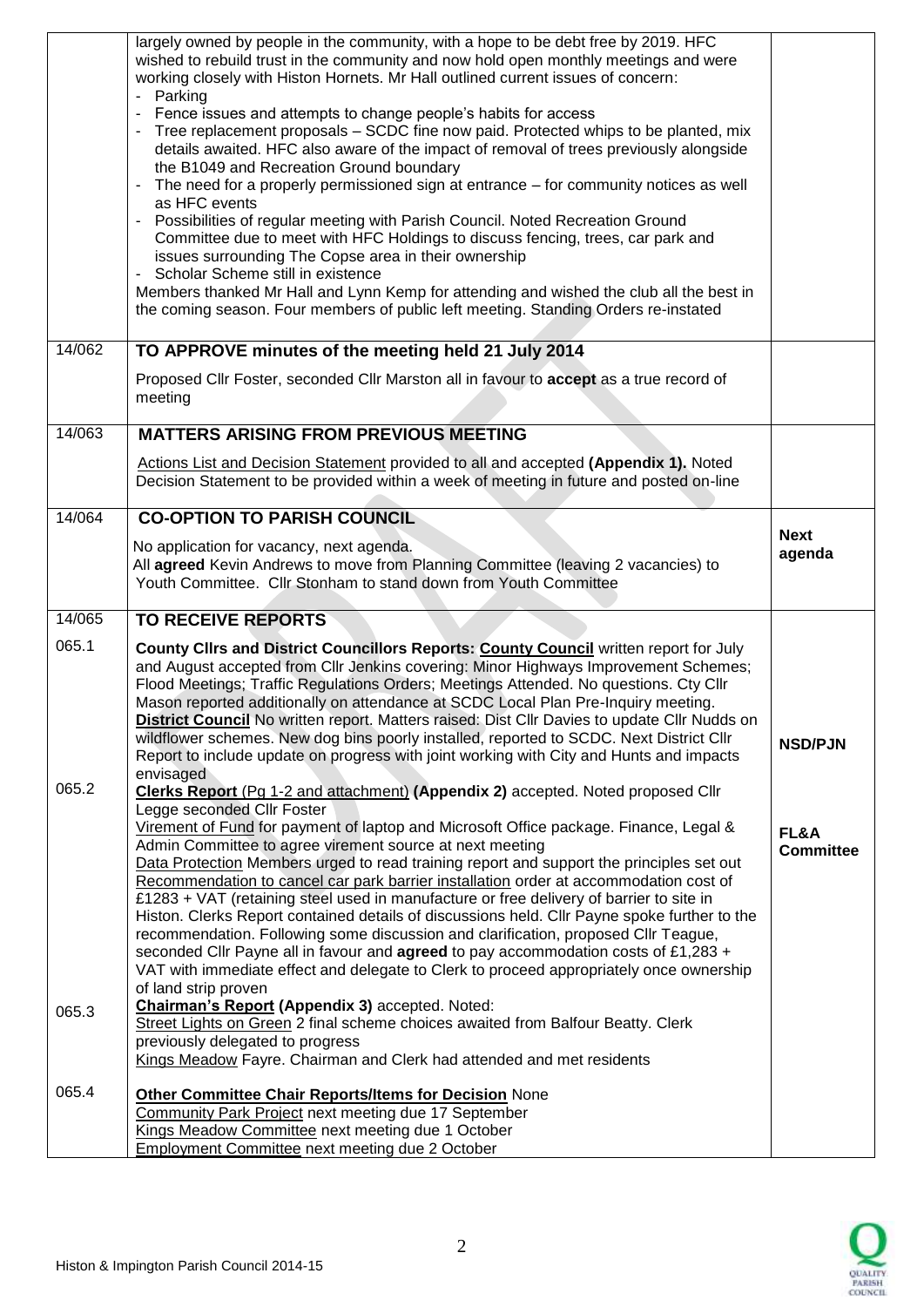|        | Any Working Group/ Task & Finish Group Reports                                                                                                                                  |            |  |
|--------|---------------------------------------------------------------------------------------------------------------------------------------------------------------------------------|------------|--|
| 065.5  | Drainage Task & Finish Cllr Payne reported on flooding events and subsequent meetings.                                                                                          |            |  |
|        | HISIMP News to carry front page article. Information collated highlighted to members.                                                                                           |            |  |
|        | Meeting between Parish Council, County Council and SCDC planned early October.                                                                                                  |            |  |
|        | Discussion on:                                                                                                                                                                  |            |  |
|        | Tree root problems<br>$\blacksquare$                                                                                                                                            |            |  |
|        | <b>HYDER Survey</b><br>$\overline{\phantom{a}}$                                                                                                                                 |            |  |
|        | Blue dot significance on gullies - if public notice any omissions or concerns should<br>$\blacksquare$                                                                          |            |  |
|        | report ASAP. Gully clearance due during September for Histon & Impington                                                                                                        |            |  |
|        | Camera survey plans along Glebe Way and through culvert under High Street.<br>$\qquad \qquad \blacksquare$                                                                      |            |  |
|        | Request to be made to include Harding Way                                                                                                                                       | <b>JDJ</b> |  |
| 14/066 | TO ACCEPT COMMITTEE REPORTS note actions and agree                                                                                                                              |            |  |
| 066.1  |                                                                                                                                                                                 |            |  |
|        | Planning Committee draft minutes 29 July, 19 August and 2 September provided to all and                                                                                         |            |  |
|        | accepted. Next meeting due 16 September then 7 October                                                                                                                          |            |  |
|        | To re-affirm decision that Darwin Green should not remain as part of Impington                                                                                                  |            |  |
|        | Parish - Proposed Cllr Payne, seconded Cllr Legge all in favour and agreed to re-confirm<br>with SCDC                                                                           |            |  |
|        |                                                                                                                                                                                 |            |  |
|        | Pre Inquiry SCDC Local Plan Cllr Ing reported on attendance. Full report to Planning                                                                                            |            |  |
|        | Committee 16 September. Inspector will decide what issues to look at who to call. Noted                                                                                         |            |  |
|        | HIVAG had been called on a general issue. Programme extends to Easter 2015. Series of                                                                                           |            |  |
|        | modifications to plan could follow for consultation. Likely to be 2016 before process<br>complete. Equal weight will be given to written submissions as appearances at hearing. |            |  |
|        | Noted Letter from Stephen Conrad, County Council, informing of decision not to withdraw                                                                                         |            |  |
|        | County's representations in respect of the Buxhall Farm site                                                                                                                    |            |  |
| 066.2  | Highways Committee draft minutes 24 July provided to all and accepted. Minutes from the                                                                                         |            |  |
|        | meeting held 4 September not yet available                                                                                                                                      |            |  |
|        | To Ratify recommendation of £350 TRO contribution to Junior School Some concern                                                                                                 |            |  |
|        | expressed over precedent issues. Proposed Cllr Foster, seconded Cllr Wood 10 in favour,                                                                                         |            |  |
|        | 3 against, 3 abstentions and agreed to formally sanction                                                                                                                        |            |  |
|        | To Ratify transfer of £10,000 Crossing Specified Reserves fund to earmarked fund                                                                                                |            |  |
|        | for Green Improvements background information on previous earmark for crossing (now                                                                                             |            |  |
|        | not required) and need for additional funding to improve parking arrangements at Green.                                                                                         |            |  |
|        | Noted work required may cost £12,000 but £2,000 remains in NCATP fund. Proposed Cllr                                                                                            |            |  |
|        | Legge, seconded Cllr Foster all in favour and agreed to transfer funds to new Specified                                                                                         |            |  |
|        | Reserves for "Green Improvements"                                                                                                                                               |            |  |
| 066.3  | Environment Committee draft minutes 26 August provided to all and accepted. Next                                                                                                |            |  |
|        | meeting due 4 November                                                                                                                                                          |            |  |
| 066.4  | Recreation Ground Committee draft minutes 14 August provided to all and accepted. Next                                                                                          |            |  |
|        | meeting due 14 October                                                                                                                                                          |            |  |
| 066.5  | Youth Committee draft minutes 31 July provided to all and accepted. Next meeting due 13                                                                                         |            |  |
|        | October                                                                                                                                                                         |            |  |
|        | To note start date of Youth Worker's Secondment to Histon & Impington Parish Council 8                                                                                          |            |  |
|        | September 2014                                                                                                                                                                  |            |  |
| 14/067 | TO RECEIVE Finance & Administration Report (Appx 2 Pgs 3,4)                                                                                                                     |            |  |
| 067.1  | Delegated payment of accounts noted                                                                                                                                             |            |  |
| 067.2  | Approve payment of outstanding accounts CIIr Lindsay declared an interest (delegated                                                                                            |            |  |
|        | payment expenses claim) so did not participate in vote. Proposed Cllr Ing, seconded Cllr                                                                                        |            |  |
|        | Wood all in favour and AGREED to approve                                                                                                                                        |            |  |
| 067.3  | Amounts paid in and correspondence noted                                                                                                                                        |            |  |
| 067.4  | Draft minutes 14 August provided to all and accepted. Next meeting due 6 October                                                                                                |            |  |
| 067.5  | To Accept Risk Management (Appx 4) Proposed Cllr Payne, seconded Cllr Dann all in                                                                                               |            |  |
|        | favour and accepted. Two members of public left the meeting                                                                                                                     |            |  |
|        |                                                                                                                                                                                 |            |  |
| 14/068 | <b>TO ACCEPT Motions Received</b>                                                                                                                                               |            |  |
|        |                                                                                                                                                                                 |            |  |
| 068.1  | MOTION: "The Environment Committee supports and proposes the establishment of                                                                                                   |            |  |
|        | a Working Party to take forward an unbudgeted project to install estate railings at                                                                                             |            |  |
|        | Homefield Park front boundary by Spring 2015. Budget to be allocated up to £12,500                                                                                              |            |  |
|        | funded from reserves or otherwise as seen appropriate by Finance Legal &                                                                                                        |            |  |
|        | Administration Committee. Any changes to budget requirement to be reported to                                                                                                   |            |  |
|        | Council as soon as apparent, for further consideration and agreement" Proposed Cllr                                                                                             |            |  |

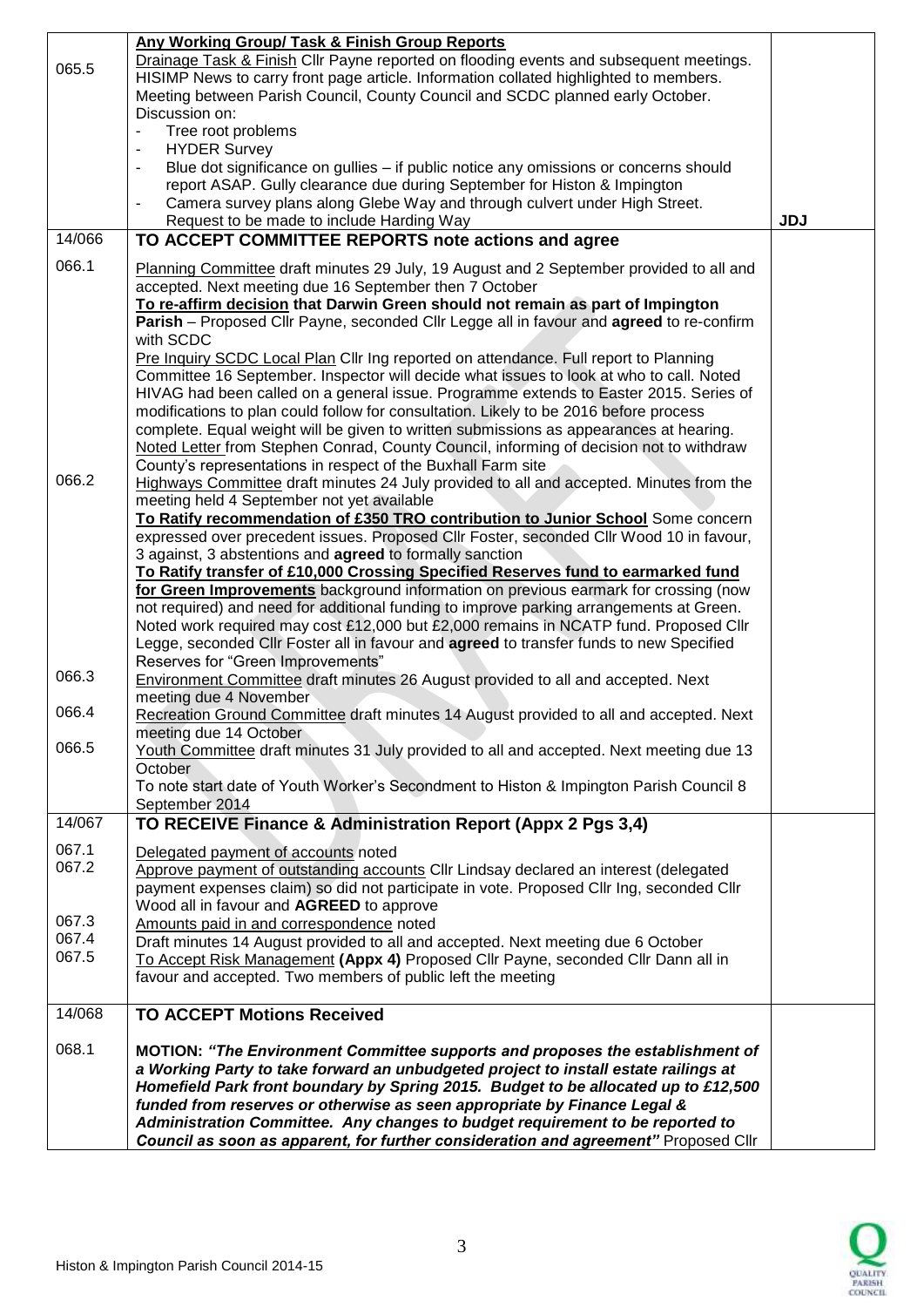| 068.2          | Nudds. Paper provided to all (Appx 5)<br>Cllrs Marston and Nudds made a presentation in support of the motion. It was explained<br>that Homefield Park was previously the responsibility of the Recreation Ground<br>Management Committee prior to grouping, now under the Environment Committee. A long<br>term management programme drawn up by Cllr Nudds had been accepted during that time<br>and work by enviro.volunteers and others had effected major improvements over recent<br>years, culminating in the Public Art project for a new front gate. The current fence was<br>proven to be beyond economic repair and had become a health and safety issue. A bid for<br>budget at precept time had failed but S106 funding was not appropriate for the work<br>proposed and grant funding was presumed to be required by other new projects planned or<br>agreed. Following searching questions on timings of spending, and also Highways<br>Authority acceptance of design, proposed Cllr Nudds, seconded Cllr Cleaver all in favour<br>and agreed to establish Working Party as proposed. Cllrs Nudds and Marston to work with<br>Clerk in first instance<br>Noted 3 Year Plan for Committees requested<br><b>MOTION:</b><br>"To reconfirm Parish Council's commitment to developing a<br>Neighbourhood Plan; To accept revised timetable; To agree to the setting up of a<br>Steering Committee and to the proposed membership thereof; To reconstitute the<br>Task & Finish Group" Proposed Cllr Jenkins. Paper provided to all (Appx 6)<br>CIIr Jenkins put forward proposals for formation of Working Party (Project Team) and<br>Steering Committee. Suggestion of 10-12 issues of priority to be drawn up. Cllr chosen to<br>lead Project Team, would be asked to concentrate on that issues only without other<br>Committee membership commitments. At least one member of Steering Committee would<br>need to have dual membership with Project Team. Proposed Cllr Jenkins, seconded Cllr<br>Payne all in favour and agreed to accept amended motion:<br>"To reconfirm Parish Council's commitment to developing a Neighbourhood Plan;<br>To accept revised timetable:<br>To agree to the setting up of a Steering Committee<br>To reconstitute the Task & Finish Group"<br>Comment followed on need to retain flexibility for plans to evolve where necessary. Again 3<br>Year Plan for each Committee remained an important part of any process. Chairman<br>formally asked for 15 minute meeting extension under Standing Order 1x). Agreed |                        |
|----------------|---------------------------------------------------------------------------------------------------------------------------------------------------------------------------------------------------------------------------------------------------------------------------------------------------------------------------------------------------------------------------------------------------------------------------------------------------------------------------------------------------------------------------------------------------------------------------------------------------------------------------------------------------------------------------------------------------------------------------------------------------------------------------------------------------------------------------------------------------------------------------------------------------------------------------------------------------------------------------------------------------------------------------------------------------------------------------------------------------------------------------------------------------------------------------------------------------------------------------------------------------------------------------------------------------------------------------------------------------------------------------------------------------------------------------------------------------------------------------------------------------------------------------------------------------------------------------------------------------------------------------------------------------------------------------------------------------------------------------------------------------------------------------------------------------------------------------------------------------------------------------------------------------------------------------------------------------------------------------------------------------------------------------------------------------------------------------------------------------------------------------------------------------------------------------------------------------------------------------------------------------------------------------------------------------------------------------------------------------------------------------------------------------------------------------------------------------------------------------------------------------------------------------------------------------------------------|------------------------|
| 14/069         | <b>TO RECEIVE Recent Correspondence</b>                                                                                                                                                                                                                                                                                                                                                                                                                                                                                                                                                                                                                                                                                                                                                                                                                                                                                                                                                                                                                                                                                                                                                                                                                                                                                                                                                                                                                                                                                                                                                                                                                                                                                                                                                                                                                                                                                                                                                                                                                                                                                                                                                                                                                                                                                                                                                                                                                                                                                                                             |                        |
| 069.1<br>069.2 | Circulation File available on request<br>Homefield and Hereward Close Residents Meeting available on request                                                                                                                                                                                                                                                                                                                                                                                                                                                                                                                                                                                                                                                                                                                                                                                                                                                                                                                                                                                                                                                                                                                                                                                                                                                                                                                                                                                                                                                                                                                                                                                                                                                                                                                                                                                                                                                                                                                                                                                                                                                                                                                                                                                                                                                                                                                                                                                                                                                        |                        |
| 069.3          | To note Cambs County Council Household Recycling Service Consultation - on line by 26                                                                                                                                                                                                                                                                                                                                                                                                                                                                                                                                                                                                                                                                                                                                                                                                                                                                                                                                                                                                                                                                                                                                                                                                                                                                                                                                                                                                                                                                                                                                                                                                                                                                                                                                                                                                                                                                                                                                                                                                                                                                                                                                                                                                                                                                                                                                                                                                                                                                               |                        |
| 069.4          | September<br>To agree process for Cambs County Council questionnaire re flooding from surface water<br>sources - response by 30 September. Proposed Cllr Dunn, seconded Cllr Ing agreed to<br>delegate to Clerk in consultation with Drainage Task & Finish Group                                                                                                                                                                                                                                                                                                                                                                                                                                                                                                                                                                                                                                                                                                                                                                                                                                                                                                                                                                                                                                                                                                                                                                                                                                                                                                                                                                                                                                                                                                                                                                                                                                                                                                                                                                                                                                                                                                                                                                                                                                                                                                                                                                                                                                                                                                   | <b>Drainage</b><br>T&F |
| 14/070         | <b>OTHER MATTERS</b>                                                                                                                                                                                                                                                                                                                                                                                                                                                                                                                                                                                                                                                                                                                                                                                                                                                                                                                                                                                                                                                                                                                                                                                                                                                                                                                                                                                                                                                                                                                                                                                                                                                                                                                                                                                                                                                                                                                                                                                                                                                                                                                                                                                                                                                                                                                                                                                                                                                                                                                                                |                        |
| 070.1          | <b>Emergency Plan Principles CIIr Ing outlined work on draft principles. Agreed all to provide</b><br>comments/amendments/input to Cllr Ing by end September. Draft to be brought forward to                                                                                                                                                                                                                                                                                                                                                                                                                                                                                                                                                                                                                                                                                                                                                                                                                                                                                                                                                                                                                                                                                                                                                                                                                                                                                                                                                                                                                                                                                                                                                                                                                                                                                                                                                                                                                                                                                                                                                                                                                                                                                                                                                                                                                                                                                                                                                                        |                        |
| 070.2          | next agenda for acceptance<br>Histon Football Club Speaker John Hall, see item 061.1 Public Participation                                                                                                                                                                                                                                                                                                                                                                                                                                                                                                                                                                                                                                                                                                                                                                                                                                                                                                                                                                                                                                                                                                                                                                                                                                                                                                                                                                                                                                                                                                                                                                                                                                                                                                                                                                                                                                                                                                                                                                                                                                                                                                                                                                                                                                                                                                                                                                                                                                                           |                        |
| 14/071         | <b>TO REQUEST Matters for next Agenda</b>                                                                                                                                                                                                                                                                                                                                                                                                                                                                                                                                                                                                                                                                                                                                                                                                                                                                                                                                                                                                                                                                                                                                                                                                                                                                                                                                                                                                                                                                                                                                                                                                                                                                                                                                                                                                                                                                                                                                                                                                                                                                                                                                                                                                                                                                                                                                                                                                                                                                                                                           |                        |
|                | None requested                                                                                                                                                                                                                                                                                                                                                                                                                                                                                                                                                                                                                                                                                                                                                                                                                                                                                                                                                                                                                                                                                                                                                                                                                                                                                                                                                                                                                                                                                                                                                                                                                                                                                                                                                                                                                                                                                                                                                                                                                                                                                                                                                                                                                                                                                                                                                                                                                                                                                                                                                      |                        |
| 14/072         | <b>Date of Next Meeting:</b>                                                                                                                                                                                                                                                                                                                                                                                                                                                                                                                                                                                                                                                                                                                                                                                                                                                                                                                                                                                                                                                                                                                                                                                                                                                                                                                                                                                                                                                                                                                                                                                                                                                                                                                                                                                                                                                                                                                                                                                                                                                                                                                                                                                                                                                                                                                                                                                                                                                                                                                                        |                        |
|                | Monday 20 October 7.30pm - Recreation Centre, Recreation Ground, New Road,<br>Impington                                                                                                                                                                                                                                                                                                                                                                                                                                                                                                                                                                                                                                                                                                                                                                                                                                                                                                                                                                                                                                                                                                                                                                                                                                                                                                                                                                                                                                                                                                                                                                                                                                                                                                                                                                                                                                                                                                                                                                                                                                                                                                                                                                                                                                                                                                                                                                                                                                                                             |                        |
|                | Meeting closed 9.45 pm                                                                                                                                                                                                                                                                                                                                                                                                                                                                                                                                                                                                                                                                                                                                                                                                                                                                                                                                                                                                                                                                                                                                                                                                                                                                                                                                                                                                                                                                                                                                                                                                                                                                                                                                                                                                                                                                                                                                                                                                                                                                                                                                                                                                                                                                                                                                                                                                                                                                                                                                              |                        |

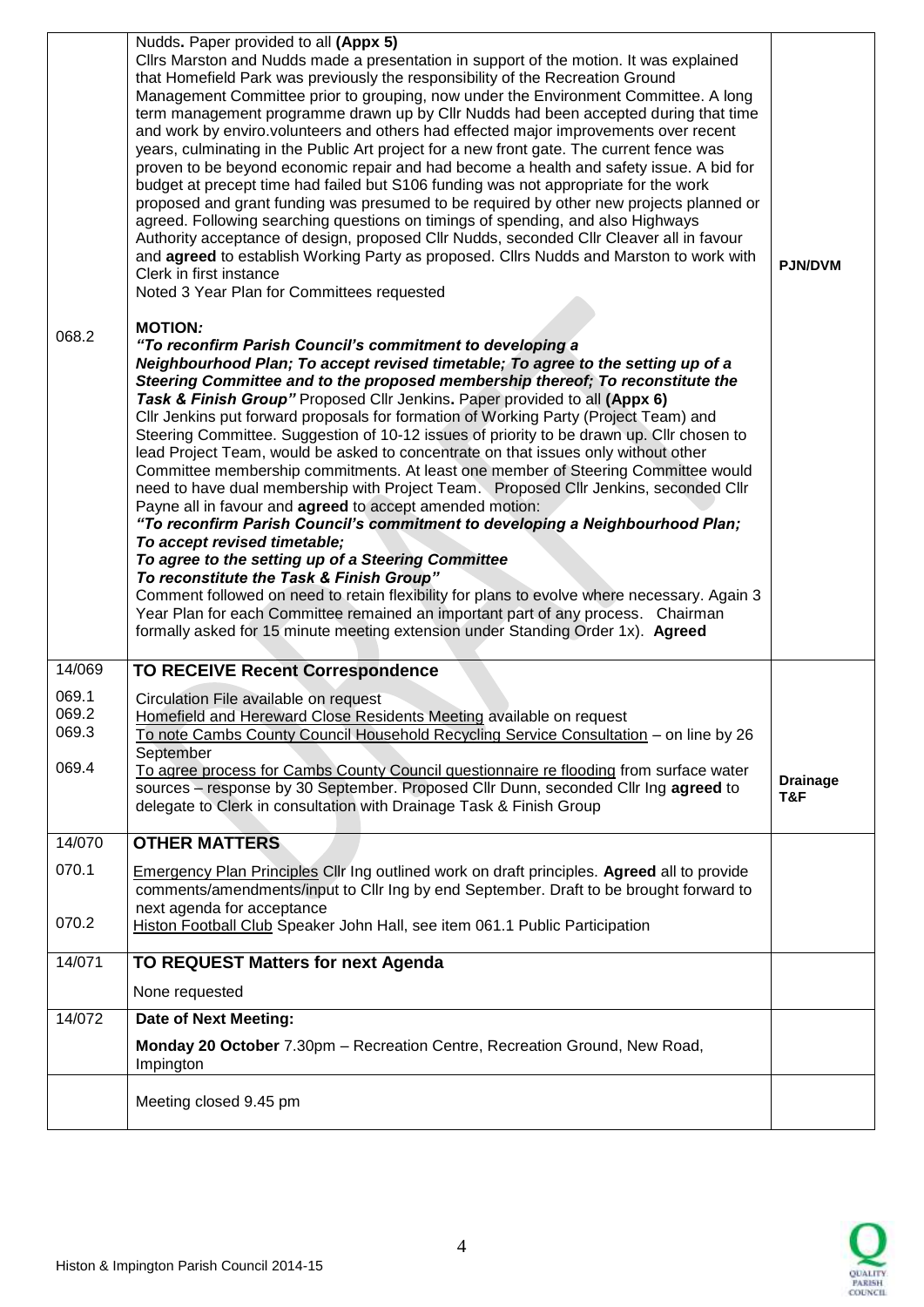## **HISTON & IMPINGTON PARISH COUNCIL**

### **FINANCE REPORT**

| <b>REPORT TO:</b> | <b>Full Council</b>                   | September 2014 |
|-------------------|---------------------------------------|----------------|
| <b>AUTHOR/S:</b>  | Lynda Marsh, Office<br><b>Manager</b> |                |

## **Purpose**

To list accounts paid by delegated approval, and payment of outstanding accounts.

 $\circ$  Accounts paid by delegated approval – to note only

|         | M4 Administration – wages, NI and Pension £10,026.96                                   |            |
|---------|----------------------------------------------------------------------------------------|------------|
|         | M4 Rec Groundsman expenses £25.53                                                      | £25.53     |
|         | A Turnbull reimbursement for Flower Festival £27.47                                    | £27.47     |
|         | Team Flitwick (DDR) gasoil £378.95 + vat £18.95                                        | £397.90    |
|         | Barclaycard (DDR) stamps, skip (Mick George) £258.28 + vat £30.00                      | £288.28    |
|         | London Fuel Ltd (DDR) unleaded fuel £25.53 + vat £5.11                                 | £30.64     |
|         | E-oN (DDR) feeder pillar $£23.41 +$ vat £1.17                                          | £24.58     |
|         | Land Registry The Coppice - application for official copy of register £14.00           | £14.00     |
|         | Land Registry Manorial Waste - application for title absolute £40.00                   | £40.00     |
|         | <b>CAPALC</b> Councillor training £280.00                                              | £280.00    |
|         | Site & Maintenance emergency repair to bollard £116.00 + vat £23.00                    | £139.00    |
|         | Roger Hovells office cleaning £40.00                                                   | £40.00     |
|         | Copy IT Solutions copier reading $£80.25 + \text{vat } £16.05$                         | £96.30     |
|         | Petty Cash £47.79                                                                      | £47.79     |
|         | <b>M Collis</b> reimbursement for fuses re floodlights $£13.03 + ∇$                    | £15.63     |
|         | <b>Working Turd Ltd</b> herbicide treatment to rec grd $£751.50 + \text{vat } £150.30$ | £901.80    |
|         | M5 Administration - wages, NI and Pension £9,996.96                                    | £9,996.96  |
|         | M5 Rec Groundsman expenses £25.53                                                      | £25.53     |
|         | <b>S Lindsay travelling expenses to councillor training £40.50</b>                     | £40.50     |
|         | Barclaycard (DDR) stationery £9.81 + vat £1.96                                         | £11.77     |
|         | London Fuel Ltd (DDR) unleaded fuel £18.54 + vat £3.71                                 | £22.25     |
|         | <b>E-On</b> (DDR) feeder pillar $£6.89 +$ vat £0.34                                    | £7.23      |
|         | PWLB (DDR) Pavilion loan pmt 18 of 50 £11,480.74                                       | £11,480.74 |
|         | PWLB (DDR) Completion Loan pmt 16 of 48 £1,513.96                                      | £1,513.96  |
|         |                                                                                        |            |
| $\circ$ | <b>Accounts for approval:</b>                                                          |            |
|         | Site & Maintenance paint / treat circular bench on School Hill                         |            |
|         | £360.00 + vat £72.00                                                                   | £432.00    |
|         | Cambs CC Youth Work summer term £3,199.71                                              | £3,199.71  |
|         | <b>NSALG</b> (Allotment Soc) annual subs £55.00 + vat £11.00                           | £66.00     |
|         | <b>Copy IT Solutions</b> copier reading $£27.63 + \text{vat } £5.53$                   | £33.16     |
|         | Buchans Landscapes grasscutting $-$ July $£1,800.92 +$ vat £360.18                     | £2,161.10  |
|         | <b>Buchans Landscapes</b> grasscutting $-$ August £1,775.66 + vat £355.13              | £2,130.79  |
|         | Cambs CC 30mph minor improvements scheme £873.63 + vat £174.73                         | £1,048.36  |
|         | Print-Out stationery £73.96 + vat £14.80                                               | £88.76     |
|         | Getmapping Parish Online annual subs £70.00 + vat £14.00                               | £84.00     |
|         | Roger Hovells office cleaning £40.00                                                   | £40.00     |
|         | World of Computers MS Office 2013 £169.00 + vat £33.80                                 | £202.80    |